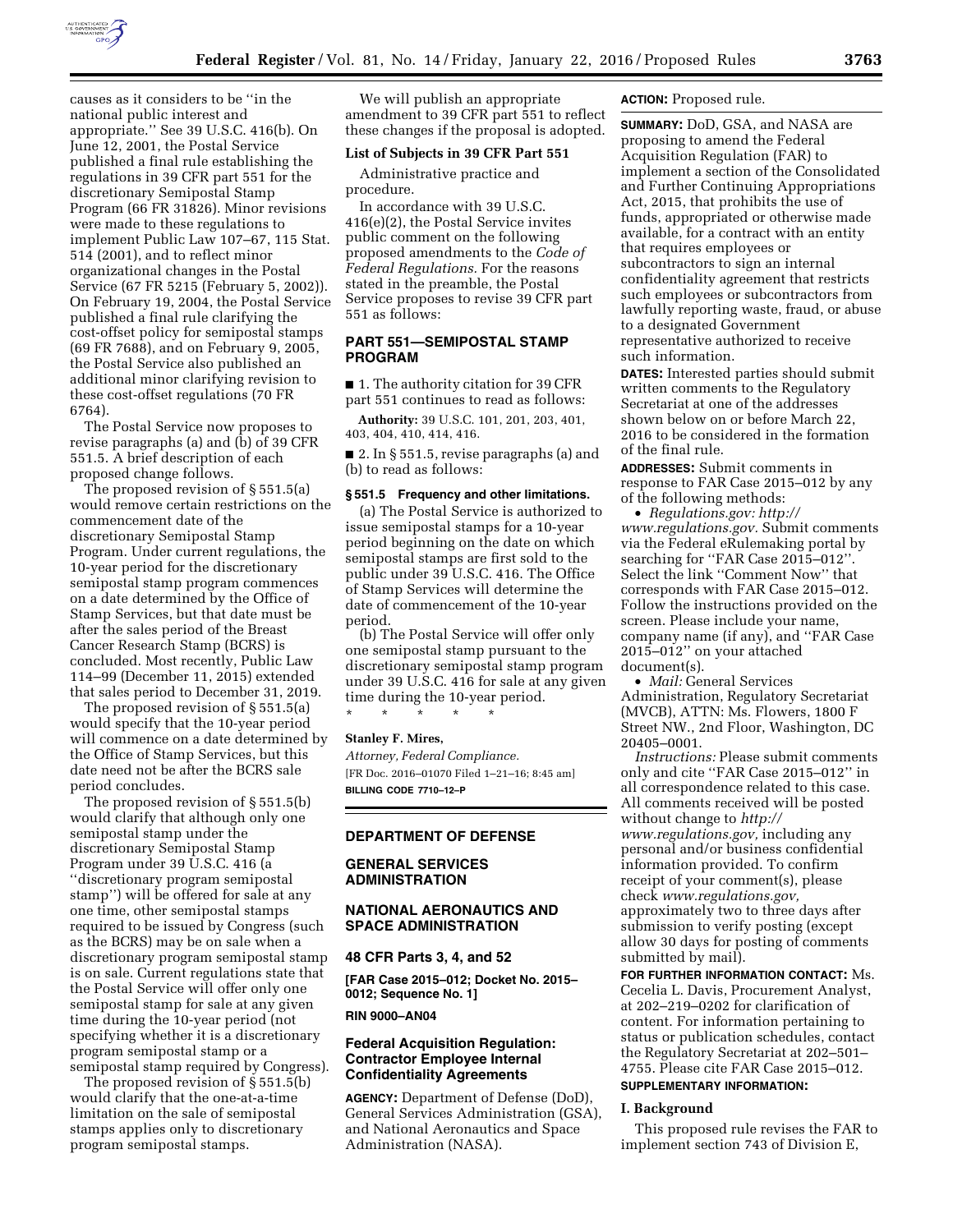Title VII, of the Consolidated and Further Continuing Appropriations Act, 2015 (Pub. L. 113–235) and successor provisions in subsequent appropriations acts (and as extended in continuing resolutions). Section 743 prohibits the use of funds appropriated or otherwise made available by Division E or any other Act for a contract, grant, or cooperative agreement with an entity that requires employees or subcontractors of such entity seeking to report waste, fraud, or abuse to sign internal confidentiality agreements or statements prohibiting or otherwise restricting such employees or subcontractors from lawfully reporting such waste, fraud, or abuse to a designated investigative or law enforcement representative of a Federal department or agency authorized to receive such information.

### **II. Discussion and Analysis**

### *A. FAR Changes*

This proposed rule implements section 743 by adding a new FAR section 3.909, Prohibition on contracting with entities that require certain internal confidentiality agreements. The proposed rule is written to also cover future successor provisions in subsequent appropriations acts and perpetuation of the requirement through continuing resolutions. This allows more seamless implementation. If at any point an appropriations act does not include a similar prohibition, the FAR will be modified accordingly.

The proposed rule requires that each offeror, in order to be eligible for award, represent, by submission of its offer, that it does not require employees or subcontractors to sign or comply with such internal confidentiality agreements. The representation is in a new provision at FAR section 52.203– XX, Prohibition on Contracting with Entities that Require Certain Internal Confidentiality Agreements— Representation, which must be included in all solicitations, except solicitations for personal services contracts with an individual, using funds subject to the prohibition, except that this requirement is implemented for commercial item solicitations by the part 12 provision at FAR section 52.212–3, paragraph (q). Contracting officers shall not insert this provision in solicitations for personal services contracts with an individual if the services are to be performed entirely by the individual, rather than by an employee of the contractor or a subcontractor.

The new FAR clause 52.203–YY, Prohibition on Contracting with Entities that Require Certain Internal Confidentiality Agreements, notifies the contractor of the prohibition on use of funds for the contract, if the contractor is in noncompliance with the requirements of the clause. The clause also requires that contractors notify employees that any such agreements in pre-existing confidentiality agreements are no longer in effect. This notice could be accomplished through normal business communication channels, such as email. This clause must be included in all solicitations and resultant contracts, except for personal services contracts with individuals.

Existing contracts must be modified to include the clause before obligating Fiscal Year (FY) 2015 or subsequent FY funds that are subject to the same prohibition on confidentiality agreements, except for personal services contracts with individuals.

There are also conforming changes at FAR sections 3.900, 4.1202, 52.204–8, and 52.212–5.

#### *B. Applicability*

DoD, GSA, and NASA are proposing to apply this rulemaking to all solicitations and resultant contracts that are funded with FY 2015 funds or subsequent FY funds that are subject to the same prohibition on confidentiality agreements, including contracts and subcontracts for acquisitions in amounts not greater than the simplified acquisition threshold, and contracts and subcontracts for the acquisition of commercial items, (including commercially available off-the-shelf items).

Because the emphasis of section 743 is to prohibit restrictions on the ability of employees and subcontractors to report waste, fraud, or abuse to appropriate Government authorities, it is not in the best interest of the Federal Government to waive the applicability of section 743 to contracts and subcontracts in amounts not greater than the simplified acquisition threshold, or for the acquisition of commercial items (including commercially available off-the-shelf items).

In making the initial determination to prohibit restrictions on the ability of employees and subcontractors to report waste, fraud, or abuse to appropriate Government authorities, it is not in the best interest of the Federal Government to waive the applicability of section 743 to contracts and subcontracts in amounts not greater than the simplified acquisition threshold, or for the acquisition of commercial items

(including commercially available offthe-shelf items), since it would exclude a significant number of acquisitions and thereby further limit the number of contractor and subcontractor employees affected by section 743.

The FAR Council considered the following factors: (1) The benefits of the policy in furthering Administration goals, (2) the extent to which the benefits of the policy would be reduced if an exemption is provided for acquisitions in amounts not greater than the simplified acquisition threshold, or for the acquisition of commercial items (including commercially available offthe-shelf items), and (3) the burden on contractors if the policy is applied to acquisitions in amounts not greater than the simplified acquisition threshold, or for the acquisition of commercial items (including commercially available offthe-shelf items).

With respect of the first factor, the Administration is committed to implementing policy that ensures reducing waste, fraud, or abuse in all Federal acquisitions is achieved. This proposed rule makes certain that there are no restrictions that prevent contractors and subcontractors from reporting these types of situations to a designated Government representative.

With respect to the second factor (the impact of excluding acquisitions in amounts not greater than the simplified acquisition threshold, and contracts and subcontracts for the acquisition of commercial items, (including commercially available off-the-shelf items) on the overall benefits of the underlying policy), the FAR Council believes impact on these benefits may inhibit contractor employees and subcontractors subject to such internal confidentiality agreements from reporting of waste, fraud, or abuse to appropriate Government authorities, thus allowing the perpetuation of such waste, fraud, or abuse.

With respect to the third factor, this proposed rule imposes a minimal burden on offerors and contractors, requiring only that offerors represent by submission of the offer that they do not require certain internal confidentiality agreements, and contractors must notify employees that the prohibition and restrictions of any internal confidentiality agreements covered by the clause are no longer in effect. This proposed rule does not contain any information collection requirements.

Public feedback is welcomed on the analysis and preliminary determination to cover acquisitions in amounts not greater than the simplified acquisition threshold, and contracts and subcontracts for the acquisition of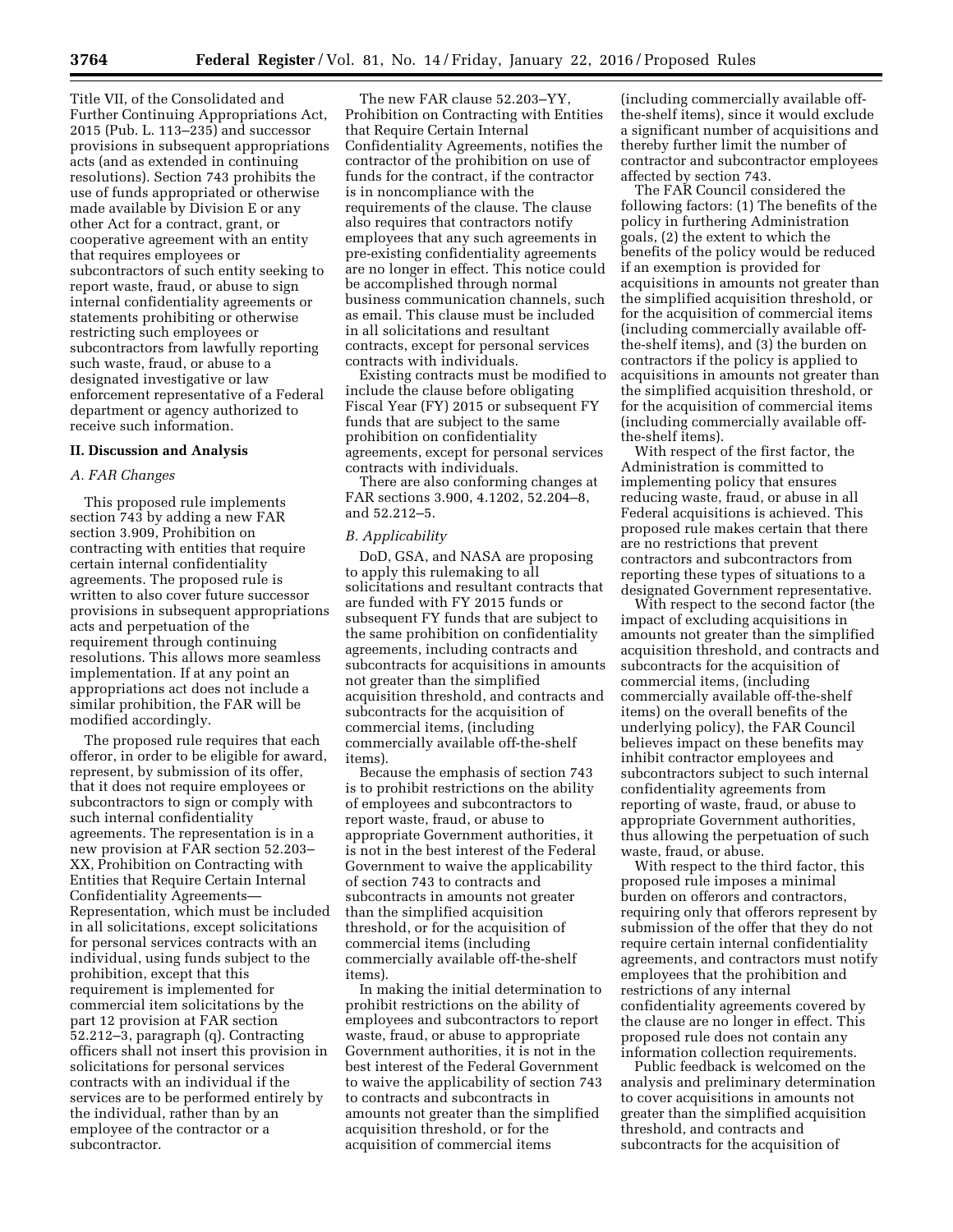commercial items, (including commercially available off-the-shelf items). After receipt and analysis of public comments, and in accordance with 41 U.S.C. 1905, 1906, and 1907, the FAR Council and the Administrator for Federal Procurement Policy will determine whether to incorporate in the final rule this proposed applicability to all solicitations and resultant contracts, including contracts and subcontracts for acquisitions in amounts not greater than the simplified acquisition threshold, and contracts and subcontracts for the acquisition of commercial items, (including commercially available offthe-shelf items).

### **III. Executive Orders 12866 and 13563**

Executive Orders 12866 and 13563 direct agencies to assess all costs and benefits of available regulatory alternatives and, if regulation is necessary, to select regulatory approaches that maximize net benefits (including potential economic, environmental, public health and safety effects, distributive impacts, and equity). Executive Order 13563 emphasizes the importance of quantifying both costs and benefits, of reducing costs, of harmonizing rules, and of promoting flexibility. This is a significant regulatory action and, therefore, was subject to review under section 6(b) of Executive Order 12866, Regulatory Planning and Review, dated September 30, 1993. This proposed rule is not a major rule under 5 U.S.C. 804.

#### **IV. Regulatory Flexibility Act**

DoD, GSA, and NASA do not expect this rule to have a significant economic impact on a substantial number of small entities within the meaning of the Regulatory Flexibility Act, 5 U.S.C. 601, *et seq.* However, an Initial Regulatory Flexibility Analysis (IRFA) has been performed and is summarized as follows:

This action is necessary to implement section 743 of Division E, Title VII, of the Consolidated and Further Continuing Appropriations Act, 2015 (Pub. L. 113–235) and successor provisions in subsequent appropriations acts (and as extended in continuing resolutions). Section 743 prohibits the use of funds appropriated or otherwise made available by Division E or any other Act for a contract, grant, or cooperative agreement with an entity that requires employees or subcontractors of such entity seeking to report waste, fraud, or abuse to sign internal confidentiality agreements or statements prohibiting or otherwise restricting such employees or subcontractors from lawfully reporting such waste, fraud, or abuse to a designated investigative or law enforcement representative of a Federal department or agency authorized to receive such information.

The objective of the rule is to remove restrictions on the ability of employees and subcontractors to report waste, fraud, or abuse to the appropriate Government authorities. The legal basis for the rule is the above cited statute.

This rule will apply to all small entities that receive Government contracts awarded using funds subject to the restriction of section 743, or successor provisions in subsequent appropriations acts with the same prohibition (and as extended in continuing resolutions). Based on FPDS data for Fiscal Year 2014, this rule may affect up to 108,500 small entities per year (75,000 small entities receiving new awards, 33,500 modifications). However, it is doubtful that most small entities have any such prohibited internal confidentiality agreements with their employees and subcontractors.

The rule has no significant economic impact on small entities. DoD, GSA, and NASA did not identify any significant alternatives that would reduce the impact on small entities and still meet the objectives of the statute.

The Regulatory Secretariat has submitted a copy of the IRFA to the Chief Counsel for Advocacy of the Small Business Administration. A copy of the IRFA may be obtained from the Regulatory Secretariat. DoD, GSA, and NASA invite comments from small business concerns and other interested parties on the expected impact of this rule on small entities.

DoD, GSA, and NASA will also consider comments from small entities concerning the existing regulations in subparts affected by the rule in accordance with 5 U.S.C. 610. Interested parties must submit such comments separately and should cite 5 U.S.C. 610 (FAR Case 2015–012), in correspondence.

### **V. Paperwork Reduction Act**

The proposed rule does not contain any information collection requirements that require the approval of the Office of Management and Budget under the Paperwork Reduction Act (44 U.S.C. chapter 35).

### **List of Subject in 48 CFR Parts 3, 4, and 52**

Government procurement.

Dated: January 11, 2016.

# **William F. Clark,**

*Director, Office of Government-wide Acquisition Policy, Office of Acquisition Policy, Office of Government-wide Policy.* 

Therefore, DoD, GSA, and NASA are proposing to amend 48 CFR parts 3, 4, and 52 as set forth below:

■ 1. The authority citation for 48 CFR parts 3, 4, and 52 continues to read as follows:

**Authority:** 40 U.S.C. 121(c); 10 U.S.C. chapter 137; and 51 U.S.C. 20113.

### **PART 3—IMPROPER BUSINESS PRACTICES AND PERSONAL CONFLICTS OF INTEREST**

■ 2. Amend section 3.900 by— ■ a. Removing from the introductory paragraph ''three different'' and adding "various" in its place;

■ b. Redesignating paragraph (c) as paragraph (d); and

■ c. Adding new paragraph (c) to read as follows:

#### **3.900 Scope of subpart.**  \* \* \* \* \*

(c) Section 743 of Division E, Title VII, of the Consolidated and Further Continuing Appropriations Act, 2015 (Pub. L. 113–235) and successor provisions in subsequent appropriations acts (and as extended in continuing resolutions), implemented in 3.909, applicable to all agencies.

\* \* \* \* \* ■ 3. Add section 3.909 to Subpart 3.9— Whistleblower Protections for Contractor Employees to read as follows:

#### **3.909 Prohibition on contracting with entities that require certain internal confidentiality agreements.**

### **3.909–1 Prohibition.**

(a) The Government is prohibited from using certain appropriated funds for a contract with an entity that requires employees or subcontractors of such entity seeking to report waste, fraud, or abuse to sign internal confidentiality agreements or statements prohibiting or otherwise restricting such employees or subcontractors from lawfully reporting such waste, fraud, or abuse to a designated investigative or law enforcement representative of a Federal department or agency authorized to receive such information. See section 743 of Division E, Title VII, of the Consolidated and Further Continuing Appropriations Act, 2015 (Pub. L. 113–235) and its successor provisions in subsequent appropriations acts (and as extended in continuing resolutions.)

(b) The prohibition in paragraph (a) of this section does not contravene requirements applicable to Standard Form 312 (Classified Information Nondisclosure Agreement), Form 4414 (Sensitive Compartmented Information Nondisclosure Agreement), or any other form issued by a Federal department or agency governing the nondisclosure of classified information.

### **3.909–2 Representation by the offeror.**

(a) In order to be eligible for contract award, an offeror must represent that it does not require employees or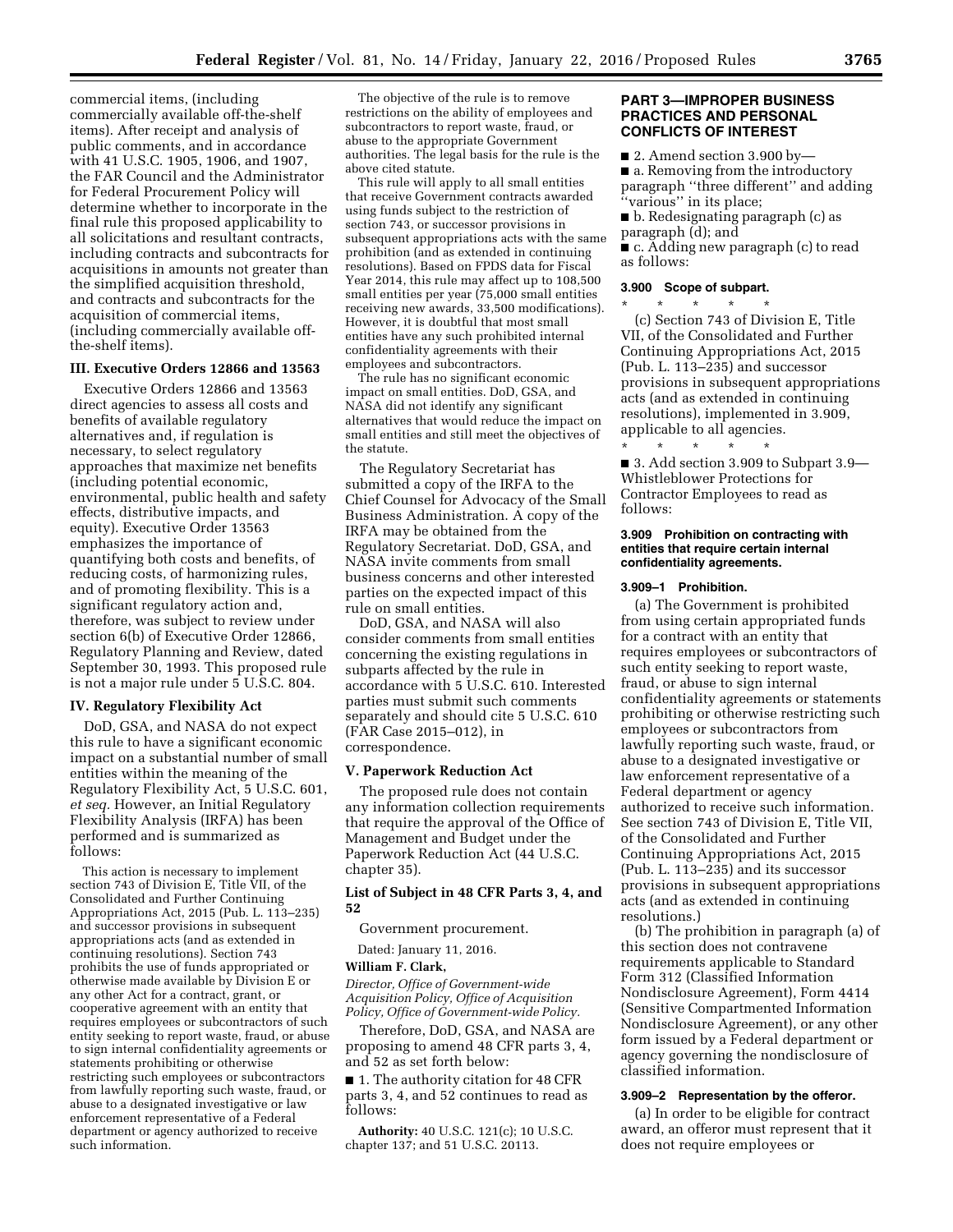subcontractors of such entity seeking to report waste, fraud, or abuse to sign internal confidentiality agreements or statements prohibiting or otherwise restricting such employees or subcontractors from lawfully reporting such waste, fraud, or abuse to a designated investigative or law enforcement representative of a Federal department or agency authorized to receive such information. Any offeror that cannot so represent is ineligible for award of a contract.

(b) The contracting officer may rely on an offeror's representation unless the contracting officer has reason to question the representation.

### **3.909–3 Solicitation provision and contract clause.**

When using funding subject to the prohibitions in 3.909–1(a) of this subpart, the contracting officer shall—

(a)(1) Include the provision at 52.203– XX, Prohibition on Contracting with Entities that Require Certain Internal Confidentiality Agreements— Representation, in all solicitations, except as provided in paragraph (a)(2) of this section; and

(2) Do not insert the provision in solicitations for a personal services contract with an individual if the services are to be performed entirely by the individual, rather than by an employee of the contractor or a subcontractor.

(b)(1) Include the clause at 52.203– YY, Prohibition on Contracting with Entities that Require Certain Internal Confidentiality Agreements, in all solicitations and resultant contracts, other than personal services contracts with individuals.

(2) Modify existing contracts, other than personal services contracts with individuals, to include the clause before obligating FY 2015 or subsequent FY funds that are subject to the same prohibition on confidentiality agreements.

### **PART 4—ADMINISTRATIVE MATTERS**

■ 4. Amend section 4.1202, as amended in 80 FR 75905 (December 4, 2015), effective February 26, 2016, by redesignating paragraphs (a)(3) through (30) as paragraphs (a)(4) through (31), respectively; and adding new paragraph (a)(3) to read as follows:

### **4.1202 Solicitation provision and contract clause.**

 $(a) * * * *$ 

(3) 52.203–XX, Prohibition on Contracting with Entities that Require Certain Internal Confidentiality Agreements—Representation.

\* \* \* \* \*

### **PART 52—SOLICITATION PROVISIONS AND CONTRACT CLAUSES**

■ 5. Add sections 52.203–XX and 52.203–YY to read as follows:

#### **52.203–XX Prohibition on Contracting with Entities that Require Certain Internal Confidentiality Agreements— Representation.**

As prescribed in 3.909–3(a), insert the following provision:

#### **Prohibition on Contraction With Entities That Require Certain Internal Confidentiality Agreements—Representation (Date)**

(a) In accordance with section 743 of Division E, Title VII, of the Consolidated and Further Continuing Appropriations Act, 2015 (Pub. L. 113–235) and its successor provisions in subsequent appropriations acts (and as extended in continuing resolutions), Government agencies are not permitted to use funds appropriated (or otherwise made available) for contracts with an entity that requires employees or subcontractors of such entity seeking to report waste, fraud, or abuse to sign internal confidentiality agreements or statements prohibiting or otherwise restricting such employees or subcontractors from lawfully reporting such waste, fraud, or abuse to a designated investigative or law enforcement representative of a Federal department or agency authorized to receive such information.

(b) The prohibition in paragraph (a) of this provision does not contravene requirements applicable to Standard Form 312, (Classified Information Nondisclosure Agreement), Form 4414 (Sensitive Compartmented Information Nondisclosure Agreement), or any other form issued by a Federal department or agency governing the nondisclosure of classified information.

(c) *Representation.* By submission of its offer, the Offeror represents that it does not require employees or subcontractors of such entity seeking to report waste, fraud, or abuse to sign or comply with internal confidentiality agreements or statements prohibiting or otherwise restricting such employees or subcontractors from lawfully reporting such waste, fraud, or abuse to a designated investigative or law enforcement representative of a Federal department or agency authorized to receive such information.

(End of provision)

#### **52.203–YY Prohibition on Contracting with Entities that Require Certain Internal Confidentiality Agreements.**

As prescribed in 3.909–3(b), insert the following clause:

### **Prohibition on Contraction With Entities That Require Certain Internal Confidentiality Agreements (Date)**

(a) The Contractor shall not require employees or subcontractors of such entity seeking to report waste, fraud, or abuse to sign or comply with internal confidentiality agreements or statements prohibiting or otherwise restricting such employees or subcontractors from lawfully reporting such waste, fraud, or abuse to a designated investigative or law enforcement representative of a Federal department or agency authorized to receive such information.

(b) The Contractor shall notify employees that the prohibitions and restrictions of any internal confidentiality agreements covered by this clause are no longer in effect.

(c) The prohibition in paragraph (a) of this clause does not contravene requirements applicable to Standard Form 312 (Classified Information Nondisclosure Agreement), Form 4414 (Sensitive Compartmented Information Nondisclosure Agreement), or any other form issued by a Federal department or agency governing the nondisclosure of classified information.

(d) In accordance with section 743 of Division E, Title VII, of the Consolidated and Further Continuing Appropriations Act, 2015, (Pub. L. 113–235), use of funds appropriated (or otherwise made available) under that or any other Act may be prohibited, if the Government determines that the Contractor is not in compliance with the provisions of this clause.

(e) The contractor shall include the substance of this clause, including this paragraph (e), in subcontracts under such contracts.

(End of clause)

■ 6. Amend section 52.204–8, as amended in 80 FR 75906 (December 4, 2015), effective February 26, 2016, by— ■ a. Revising the date of the provision;

■ b. Redesignating paragraphs (c)(1)(iii) through  $(xxii)$  as  $(c)(1)(iv)$  through (xxiii), respectively; and

■ c. Adding new paragraph (c)(1)(iii). The revised and added text reads as follows:

### **52.204–8 Annual Representations and Certifications.**

\* \* \* \* \*

### **Annual Representations and Certifications (Date)**

\* \* \* \* \*

 $(c)(1) * * * *$ (iii) 52.203–XX, Prohibition on Contracting with Entities that Require Certain Internal Confidentiality Agreements—Representation. This provision applies to all solicitations.

\* \* \* \* \* ■ 7. Amend section 52.212–3, as amended at 80 FR 75907 (December 4, 2015), effective February 26, 2016, by—

■ a. Revising the date of the provision;

■ b. Removing from the introductory paragraph and paragraph (b)(2) ''through (q)'' and adding ''through (r)'' in its place; and

■ c. Adding paragraph (r). The revised and added text reads as

follows:

# **52.212–3 Offeror Representations and Certifications—Commercial Items.**

**Offeror Representations and Certifications— Commercial Items (Date)** 

\* \* \* \* \*

\* \* \* \* \*